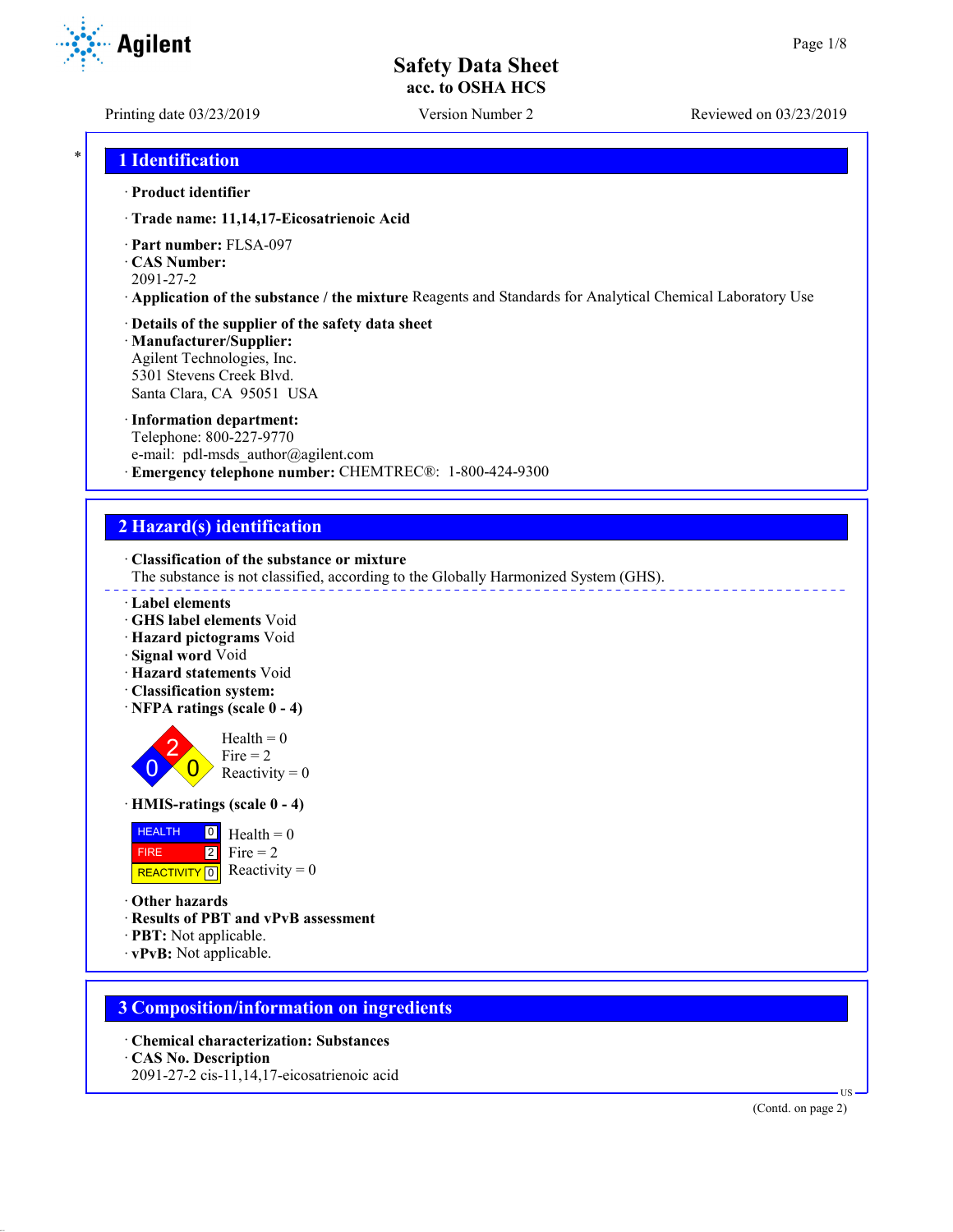Printing date 03/23/2019 Version Number 2 Reviewed on 03/23/2019

**Trade name: 11,14,17-Eicosatrienoic Acid**

(Contd. of page 1)

## **4 First-aid measures**

- · **Description of first aid measures**
- · **General information:** No special measures required.
- · **After inhalation:** Supply fresh air; consult doctor in case of complaints.
- · **After skin contact:** Generally the product does not irritate the skin.
- · **After eye contact:** Rinse opened eye for several minutes under running water.
- · **After swallowing:** If symptoms persist consult doctor.
- · **Information for doctor:**
- · **Most important symptoms and effects, both acute and delayed** No further relevant information available.
- · **Indication of any immediate medical attention and special treatment needed**
- No further relevant information available.

## **5 Fire-fighting measures**

- · **Extinguishing media**
- · **Suitable extinguishing agents:**
- CO2, extinguishing powder or water spray. Fight larger fires with water spray or alcohol resistant foam.
- · **Special hazards arising from the substance or mixture** No further relevant information available.
- · **Advice for firefighters**
- · **Protective equipment:** No special measures required.

## **6 Accidental release measures**

· **Personal precautions, protective equipment and emergency procedures** Not required.

· **Environmental precautions:**

Dilute with plenty of water.

Do not allow to enter sewers/ surface or ground water.

- · **Methods and material for containment and cleaning up:**
- Absorb with liquid-binding material (sand, diatomite, acid binders, universal binders, sawdust).
- · **Reference to other sections**
- See Section 7 for information on safe handling.
- See Section 8 for information on personal protection equipment.
- See Section 13 for disposal information.
- · **Protective Action Criteria for Chemicals**

· **PAC-1:**

Substance is not listed.

· **PAC-2:**

Substance is not listed.

· **PAC-3:**

Substance is not listed.

## **7 Handling and storage**

· **Handling:**

- · **Precautions for safe handling** No special measures required.
- · **Information about protection against explosions and fires:** No special measures required.

(Contd. on page 3)

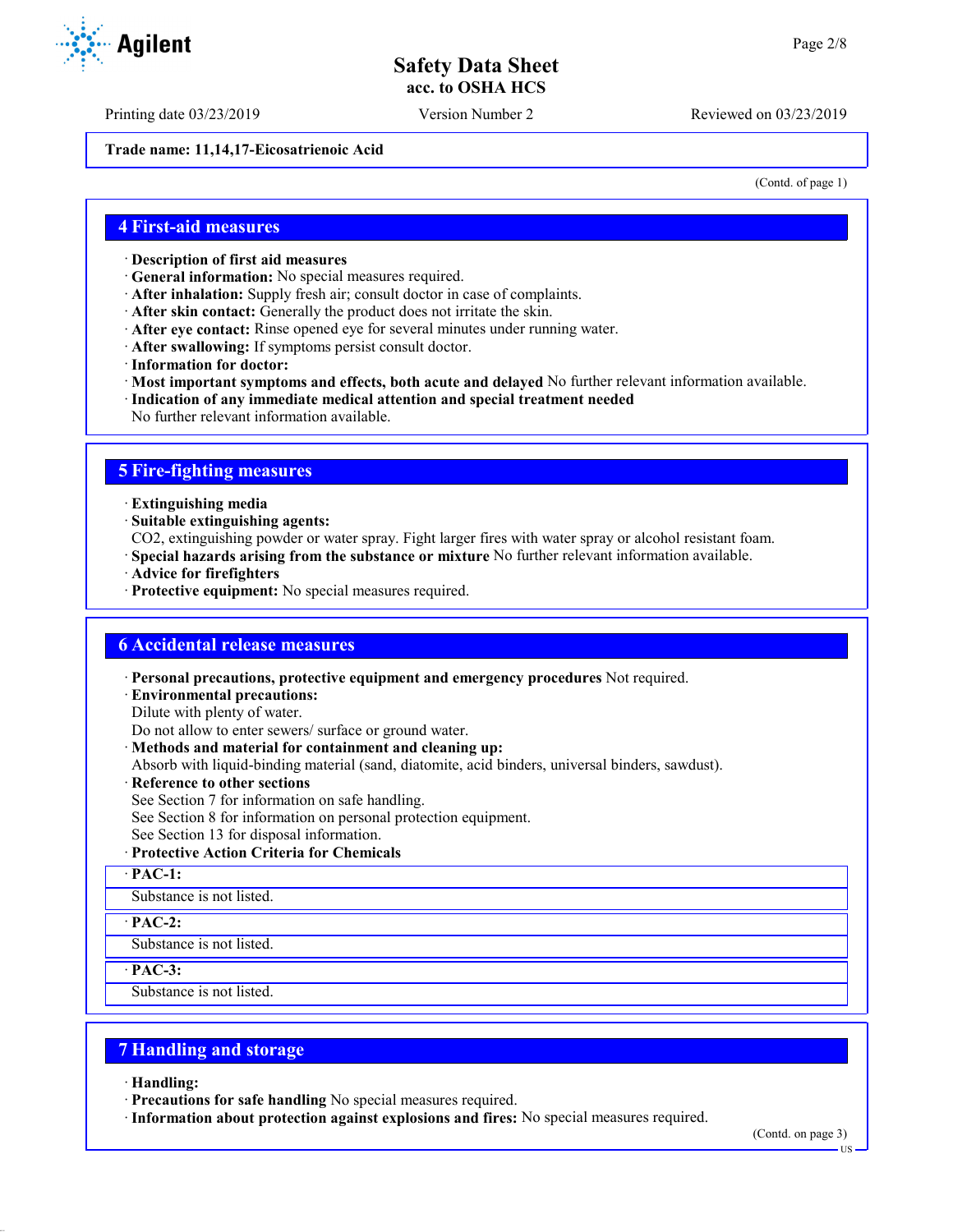Printing date 03/23/2019 Version Number 2 Reviewed on 03/23/2019

**Trade name: 11,14,17-Eicosatrienoic Acid**

(Contd. of page 2)

· **Conditions for safe storage, including any incompatibilities**

· **Storage:**

· **Requirements to be met by storerooms and receptacles:** No special requirements.

- · **Information about storage in one common storage facility:** Not required.
- · **Further information about storage conditions:** None.
- · **Specific end use(s)** No further relevant information available.

## **8 Exposure controls/personal protection**

- · **Additional information about design of technical systems:** No further data; see item 7.
- · **Control parameters**
- · **Components with limit values that require monitoring at the workplace:**
- The following constituent is the only constituent of the product which has a PEL, TLV or other recommended exposure limit.
- The following constituents are the only constituents of the product which have a PEL, TLV or other recommended exposure limit.

At this time, the remaining constituent has no known exposure limits.

At this time, the other constituents have no known exposure limits.

· **Additional information:** The lists that were valid during the creation were used as basis.

- · **Exposure controls**
- · **Personal protective equipment:**
- · **General protective and hygienic measures:**

The usual precautionary measures for handling chemicals should be followed.

· **Breathing equipment:**

When used as intended with Agilent instruments, the use of the product under normal laboratory conditions and with standard practices does not result in significant airborne exposures and therefore respiratory protection is not needed.

Under an emergency condition where a respirator is deemed necessary, use a NIOSH or equivalent approved device/equipment with appropriate organic or acid gas cartridge.

· **Protection of hands:**

Although not recommended for constant contact with the chemicals or for clean-up, nitrile gloves 11-13 mil thickness are recommended for normal use. The breakthrough time is 1 hr. For cleaning a spill where there is direct contact of the chemical, butyl rubber gloves are recommended 12-15 mil thickness with breakthrough times exceeding 4 hrs. Supplier recommendations should be followed.

· **Material of gloves**

For normal use: nitrile rubber, 11-13 mil thickness

For direct contact with the chemical: butyl rubber, 12-15 mil thickness

The selection of the suitable gloves does not only depend on the material, but also on further marks of quality and varies from manufacturer to manufacturer.

· **Penetration time of glove material**

For normal use: nitrile rubber: 1 hour

For direct contact with the chemical: butyl rubber: >4 hours

· **Eye protection:** Goggles recommended during refilling.



US

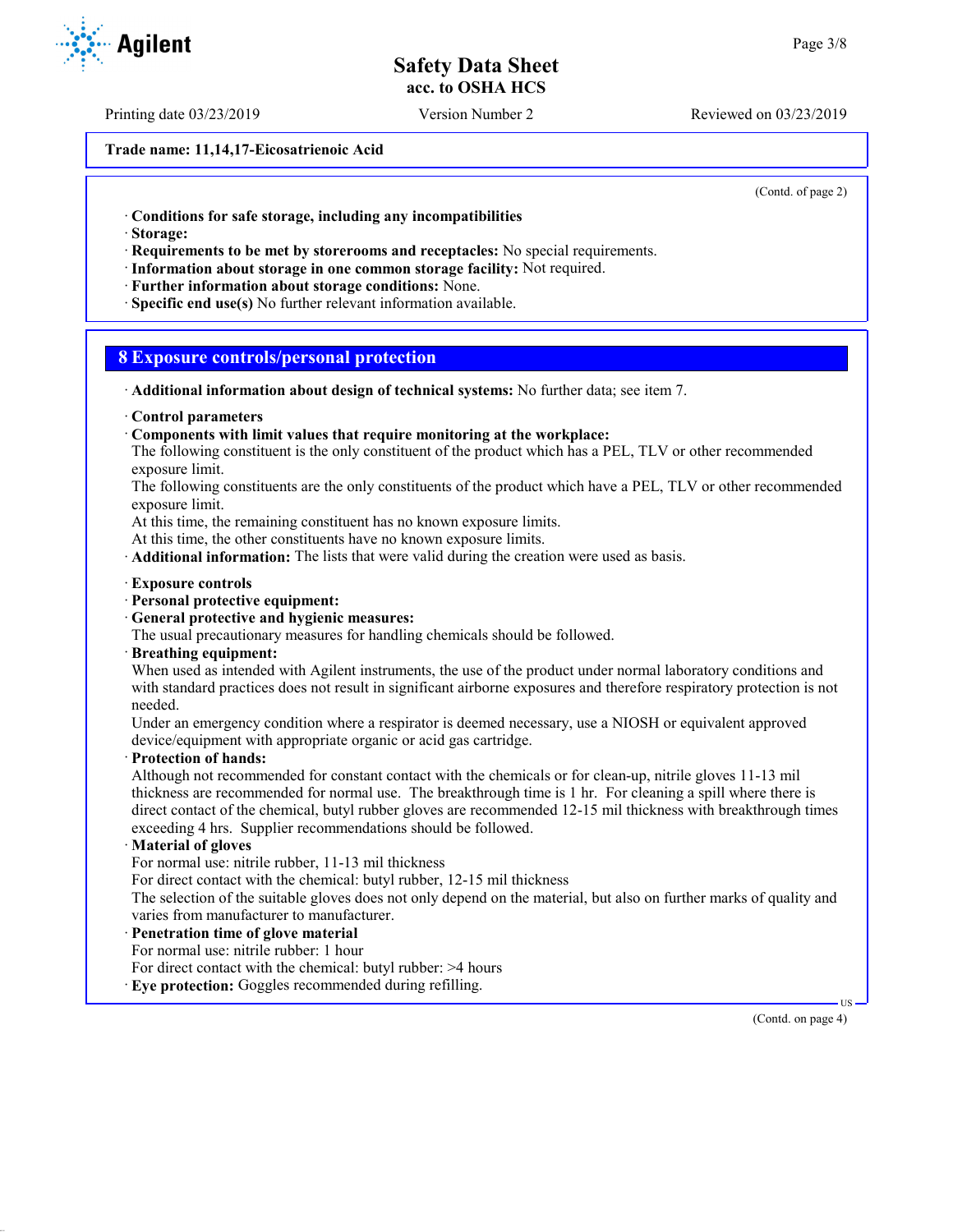Printing date 03/23/2019 Version Number 2 Reviewed on 03/23/2019

**Trade name: 11,14,17-Eicosatrienoic Acid**

(Contd. of page 3)

| <b>9 Physical and chemical properties</b>                  |                                               |
|------------------------------------------------------------|-----------------------------------------------|
| · Information on basic physical and chemical properties    |                                               |
| <b>General Information</b>                                 |                                               |
| $\cdot$ Appearance:                                        |                                               |
| Form:                                                      | Fluid                                         |
| Color:                                                     | Not determined.                               |
| $\cdot$ Odor:                                              | Characteristic                                |
| Odor threshold:                                            | Not determined.                               |
| · pH-value:                                                | Not determined.                               |
| Change in condition                                        |                                               |
| <b>Melting point/Melting range:</b>                        | Undetermined.                                 |
| <b>Boiling point/Boiling range:</b>                        | Undetermined.                                 |
| · Flash point:                                             | Not applicable.                               |
| · Flammability (solid, gaseous):                           | Not applicable.                               |
| · Decomposition temperature:                               | Not determined.                               |
| Auto igniting:                                             | Not determined.                               |
| Danger of explosion:                                       | Product does not present an explosion hazard. |
| · Explosion limits:                                        |                                               |
| Lower:                                                     | Not determined.                               |
| Upper:                                                     | Not determined.                               |
| · Vapor pressure:                                          | Not determined.                               |
| · Density:                                                 | Not determined.                               |
| · Relative density                                         | Not determined.                               |
| · Vapor density                                            | Not determined.                               |
| · Evaporation rate                                         | Not determined.                               |
| · Solubility in / Miscibility with                         |                                               |
| Water:                                                     | Fully miscible.                               |
| · Partition coefficient (n-octanol/water): Not determined. |                                               |
| · Viscosity:                                               |                                               |
| Dynamic:                                                   | Not determined.                               |
| Kinematic:                                                 | Not determined.                               |
| <b>VOC</b> content:                                        | $0.00\%$                                      |
|                                                            | $0.0$ g/l / $0.00$ lb/gal                     |
| Other information                                          | No further relevant information available.    |

# **10 Stability and reactivity**

· **Reactivity** No further relevant information available.

· **Chemical stability**

- · **Thermal decomposition / conditions to be avoided:** No decomposition if used according to specifications.
- · **Possibility of hazardous reactions** No dangerous reactions known.
- · **Conditions to avoid** No further relevant information available.
- · **Incompatible materials:** No further relevant information available.

(Contd. on page 5)



US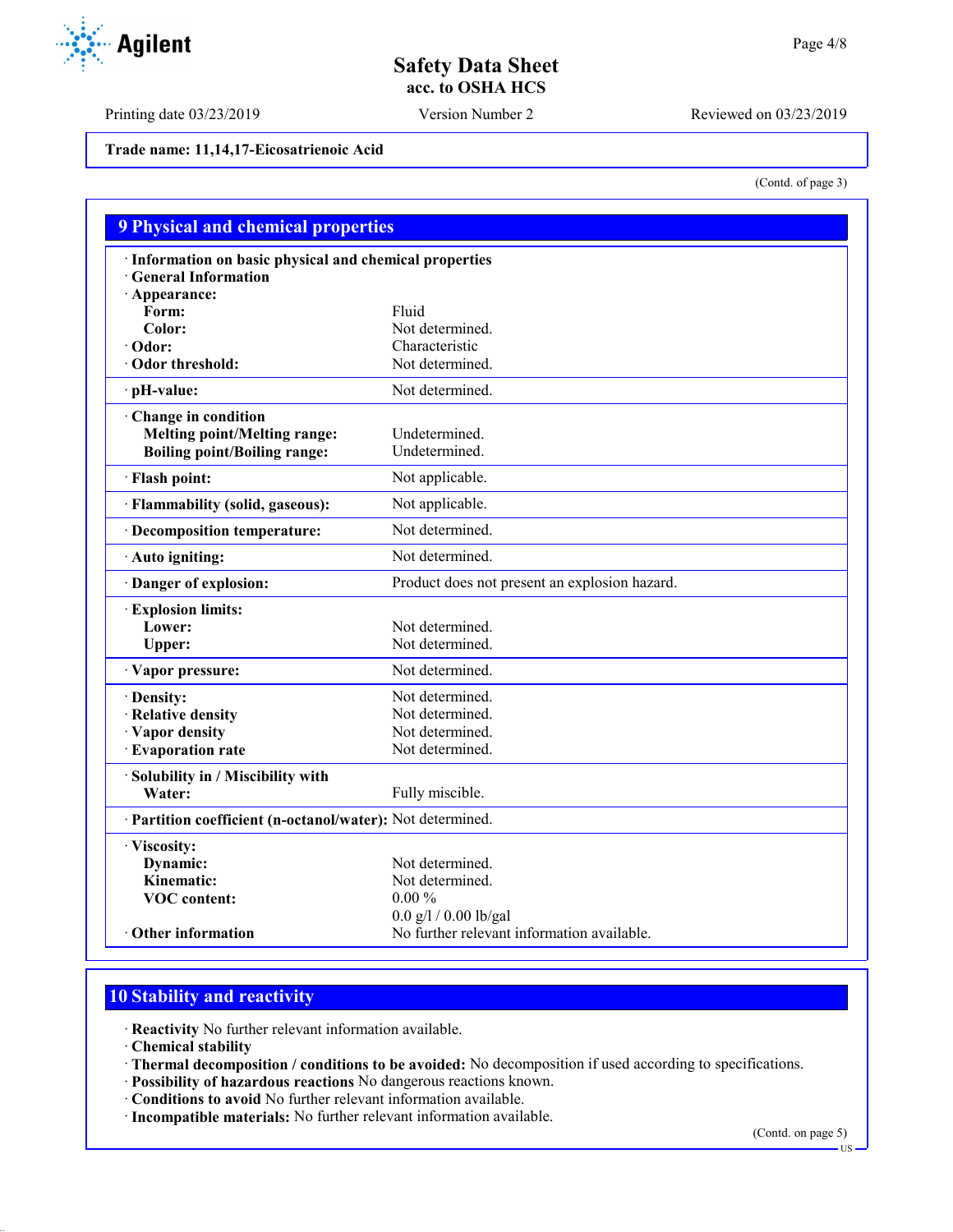Printing date 03/23/2019 Version Number 2 Reviewed on 03/23/2019

**Trade name: 11,14,17-Eicosatrienoic Acid**

(Contd. of page 4)

· **Hazardous decomposition products:** No dangerous decomposition products known.

## **11 Toxicological information**

· **Information on toxicological effects**

· **Acute toxicity:**

· **Primary irritant effect:**

· **on the skin:** No irritant effect.

· **on the eye:** No irritating effect.

· **Sensitization:** No sensitizing effects known.

· **Additional toxicological information:**

When used and handled according to specifications, the product does not have any harmful effects according to our experience and the information provided to us.

The substance is not subject to classification.

### · **Carcinogenic categories**

· **IARC (International Agency for Research on Cancer)**

Substance is not listed.

· **NTP (National Toxicology Program)**

Substance is not listed.

· **OSHA-Ca (Occupational Safety & Health Administration)**

Substance is not listed.

## **12 Ecological information**

· **Toxicity**

· **Aquatic toxicity:** No further relevant information available.

- · **Persistence and degradability** No further relevant information available.
- · **Behavior in environmental systems:**
- · **Bioaccumulative potential** No further relevant information available.
- · **Mobility in soil** No further relevant information available.
- · **Additional ecological information:**
- · **General notes:**

Water hazard class 1 (Self-assessment): slightly hazardous for water

Do not allow undiluted product or large quantities of it to reach ground water, water course or sewage system.

- · **Results of PBT and vPvB assessment**
- · **PBT:** Not applicable.
- · **vPvB:** Not applicable.
- · **Other adverse effects** No further relevant information available.

# **13 Disposal considerations**

- · **Waste treatment methods**
- · **Recommendation:** Smaller quantities can be disposed of with household waste.
- · **Uncleaned packagings:**
- · **Recommendation:** Disposal must be made according to official regulations.

(Contd. on page 6)



US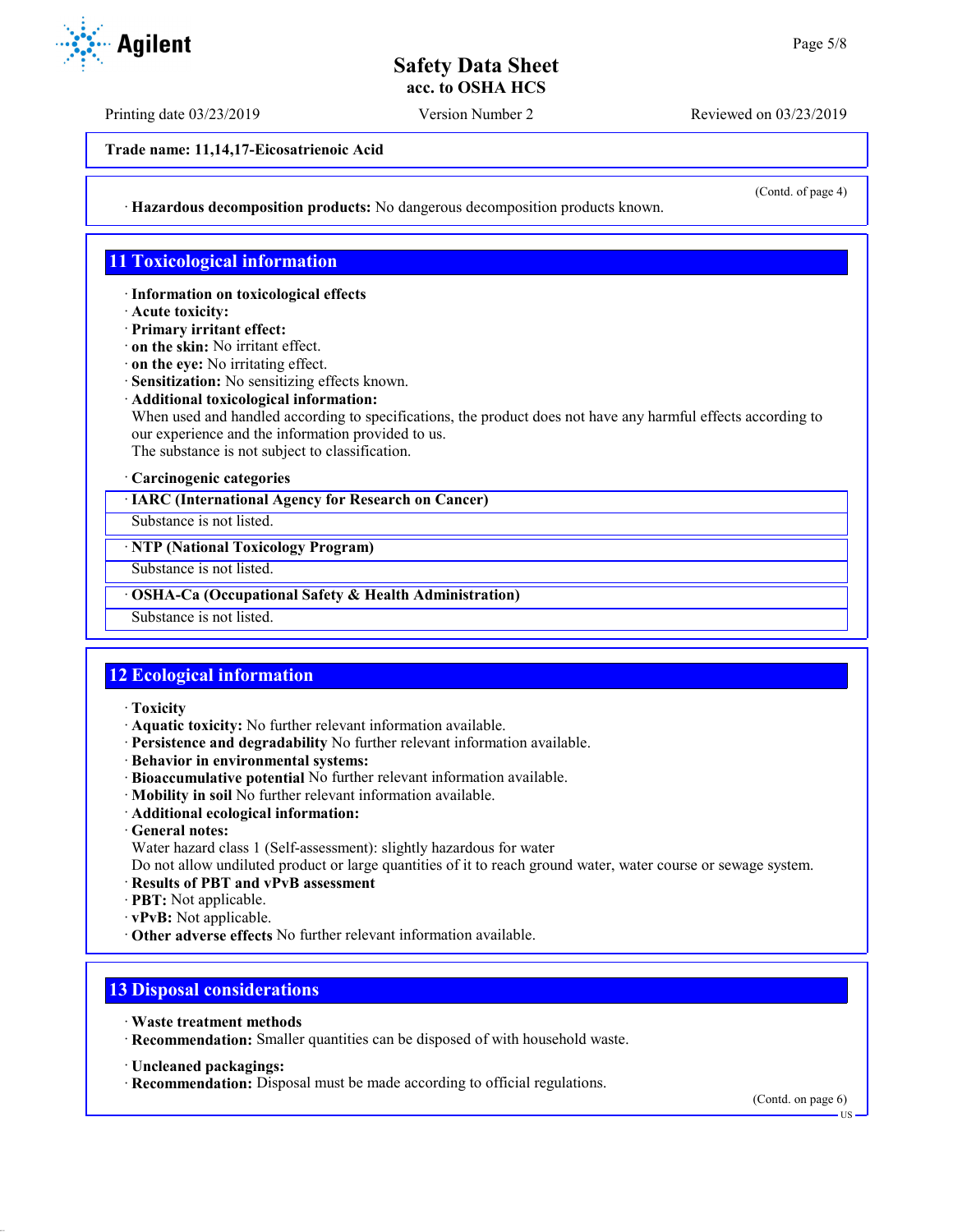Printing date 03/23/2019 Version Number 2 Reviewed on 03/23/2019

(Contd. of page 5)

US

**Trade name: 11,14,17-Eicosatrienoic Acid**

· **Recommended cleansing agent:** Water, if necessary with cleansing agents.

| · UN-Number                                                                                |                                                          |
|--------------------------------------------------------------------------------------------|----------------------------------------------------------|
| · DOT, IMDG, IATA                                                                          | UN3316                                                   |
| · UN proper shipping name                                                                  |                                                          |
| $\cdot$ DOT                                                                                | First aid kits                                           |
| $\cdot$ IMDG                                                                               | CHEMICAL KIT, MARINE POLLUTANT                           |
| $\cdot$ IATA                                                                               | <b>CHEMICAL KIT</b>                                      |
| · Transport hazard class(es)                                                               |                                                          |
| · DOT, IMDG                                                                                |                                                          |
| · Class                                                                                    | 9 Miscellaneous dangerous substances and articles        |
| · Label<br>$\cdot$ IATA                                                                    | 9                                                        |
| · Class                                                                                    | 9 Miscellaneous dangerous substances and articles        |
| · Label                                                                                    | 9                                                        |
| · Packing group<br>· DOT, IMDG, IATA                                                       | $\mathbf{I}$                                             |
| · Environmental hazards:                                                                   |                                                          |
| · Marine pollutant:                                                                        | Yes (DOT)                                                |
|                                                                                            | Symbol (fish and tree)                                   |
| · Special precautions for user                                                             | Warning: Miscellaneous dangerous substances and articles |
| · Danger code (Kemler):                                                                    |                                                          |
| · EMS Number:                                                                              | $F-A, S-P$                                               |
| · Transport in bulk according to Annex II of                                               |                                                          |
| MARPOL73/78 and the IBC Code                                                               | Not applicable.                                          |
| · Transport/Additional information:                                                        |                                                          |
| $\cdot$ DOT                                                                                |                                                          |
|                                                                                            | Special marking with the symbol (fish and tree).         |
|                                                                                            |                                                          |
|                                                                                            |                                                          |
| · Remarks:<br>$\cdot$ IMDG<br>· Limited quantities (LQ)<br><b>Excepted quantities (EQ)</b> | See SP251<br>Code: See SP340                             |



Г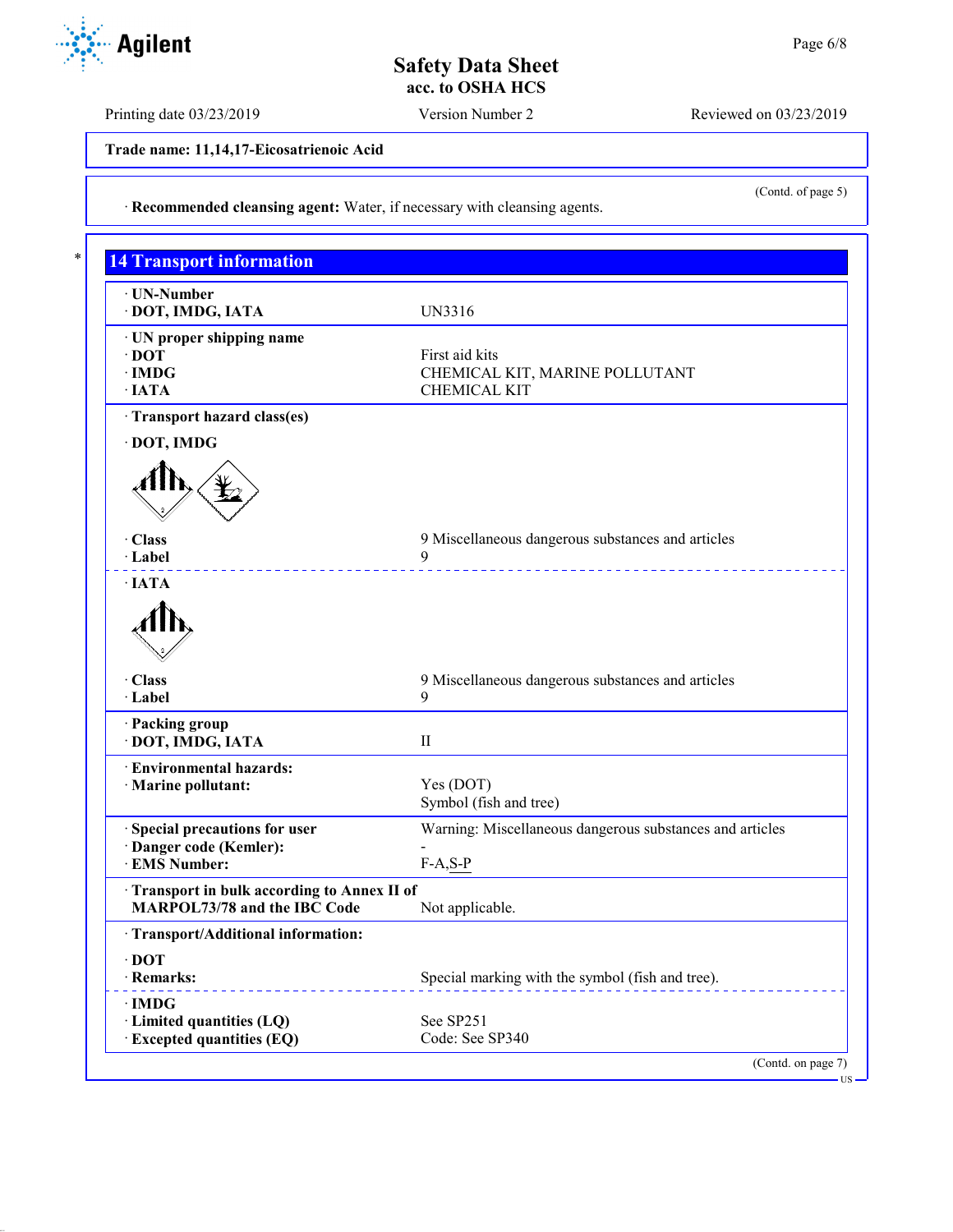Printing date 03/23/2019 Version Number 2 Reviewed on 03/23/2019

**Trade name: 11,14,17-Eicosatrienoic Acid**

· **UN "Model Regulation":** UN 3316 CHEMICAL KIT, 9, II

# **15 Regulatory information**

· **Safety, health and environmental regulations/legislation specific for the substance or mixture** · **Sara**

· **Section 355 (extremely hazardous substances):**

Substance is not listed.

· **Section 313 (Specific toxic chemical listings):**

Substance is not listed.

· **TSCA (Toxic Substances Control Act):**

Substance is not listed.

· **TSCA new (21st Century Act): (Substances not listed)**

2091-27-2 cis-11,14,17-eicosatrienoic acid

· **Proposition 65**

· **Chemicals known to cause cancer:**

Substance is not listed.

· **Chemicals known to cause reproductive toxicity for females:**

Substance is not listed.

· **Chemicals known to cause reproductive toxicity for males:**

Substance is not listed.

· **Chemicals known to cause developmental toxicity:**

Substance is not listed.

· **Carcinogenic categories**

· **EPA (Environmental Protection Agency)**

Substance is not listed.

· **TLV (Threshold Limit Value established by ACGIH)**

Substance is not listed.

· **NIOSH-Ca (National Institute for Occupational Safety and Health)**

Substance is not listed.

· **Chemical safety assessment:** A Chemical Safety Assessment has not been carried out.

## **16 Other information**

The information contained in this document is based on Agilent's state of knowledge at the time of preparation. No warranty as to its accurateness, completeness or suitability for a particular purpose is expressed or implied.

· **Date of preparation / last revision** 03/23/2019 / 1

· **Abbreviations and acronyms:**

ADR: Accord européen sur le transport des marchandises dangereuses par Route (European Agreement concerning the International Carriage of Dangerous Goods by Road)

IMDG: International Maritime Code for Dangerous Goods

DOT: US Department of Transportation

IATA: International Air Transport Association



(Contd. of page 6)